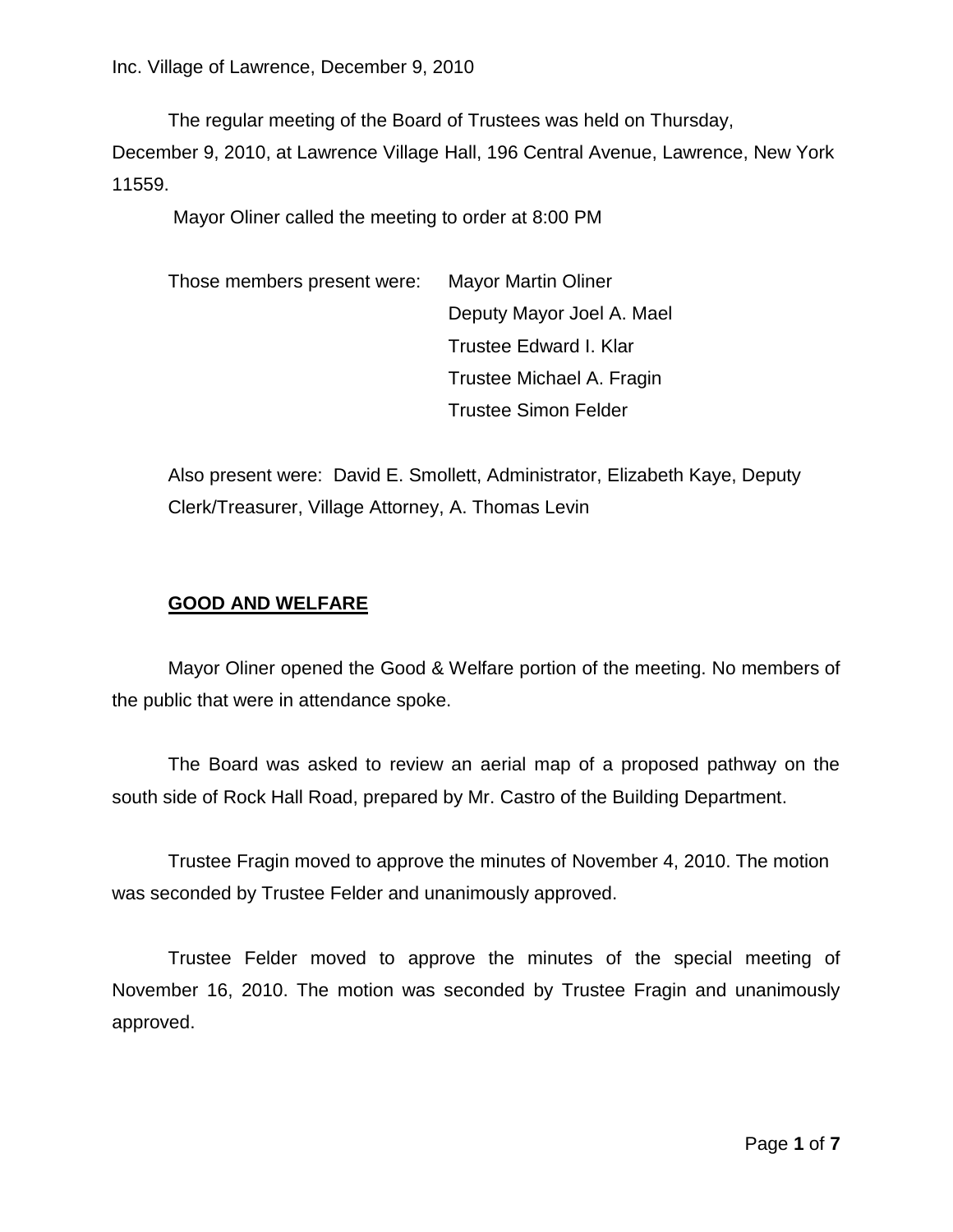# Inc. Village of Lawrence, December 9, 2010 **NEW BUSINESS**

Item 1- Abstracts

Trustee Fragin identified a study that was released last week by the Empire Center that said that pension costs may rise as high as 22 percent of payroll. Trustee Fragin encouraged everyone to read it and be familiar with the risks over which we have no control.

Trustee Fragin moved to approve General Fund Abstract ## 613-617; Trust Fund Abstract # 229; Recreation Fund Abstract # 33; Sewer Fund Abstract # 34; Payroll Abstract ## 2277-2278. The motion was seconded by Deputy Mayor Mael and unanimously approved.

Trustee Klar inquired about the status of legal bills approved last month, subject to the Mayor's review. Administrator Smollett indicated that three of these bills were released, and one was still on hold.

Item 2 – Lawrence Association Request for Room Rental Fee Waiver

Ms. Handel requested use of a room at the Country Club for one Wednesday night per month through June 11, 2011, and she requested a waiver of the room rental fee for these meetings. Mayor Oliner made a motion to approve the waiver. The motion was seconded by Trustee Felder and approved upon the following vote:

| Mayor Oliner -      | Aye |
|---------------------|-----|
| Deputy Mayor Mael - | Aye |
| Trustee Klar -      | Aye |
| Trustee Fragin -    | Nay |
| Trustee Felder -    | Aye |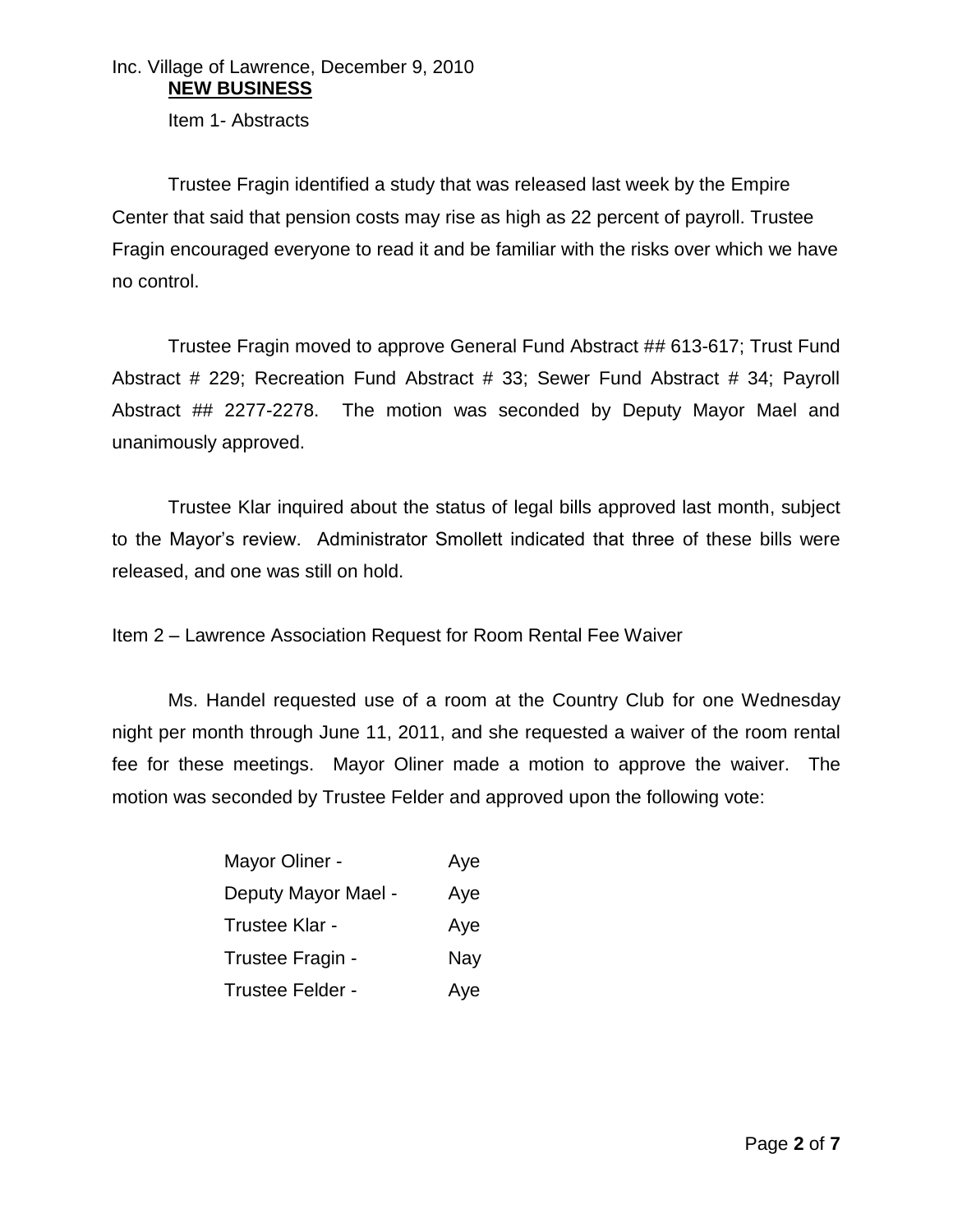Trustee Klar moved to approve free parking on weekends during the holiday season. The motion was seconded by Trustee Felder and unanimously approved.

## Item 4 –Consolidation of Inactive Bank Accounts

Administrator Smollett requested approval to consolidate inactive bank accounts with other accounts within the same Fund. The Board asked for more information on the initial reason for establishing these accounts and whether amounts from certain accounts could be transferred to other accounts but left open in case of future needs.

## Item 5 – Park Commission's Recommendations

Club Manager Leo McMahon presented a recommendation of the Park Commission, referred to as "Business Partners", for the Club to partner with shops at Chelsea Piers in Manhattan, or with other businesses. Under this plan, if the Club were to receive a referral from a business, the business would receive a commission equal to 20% of the membership cost. Mr. McMahon and Ms. Charlene Cameron will be responsible for soliciting business partners.

Mayor Oliner expressed concern that commissions might be paid without a legitimate referral. Mr. McMahon indicated that a commission would not be paid unless the new member was not in any way associated with the Club prior to the referral.

Deputy Mayor Mael recommended increasing the commission to 25%.

Trustee Klar moved to accept the Park Commission's recommendations, subject to modifying items two and seven to increase the commission on membership referrals and Business Partners referrals from 20% to 25%.

Deputy Mayor Mael indicated that he did not want to adopt the recommendations until the Board discussed each one.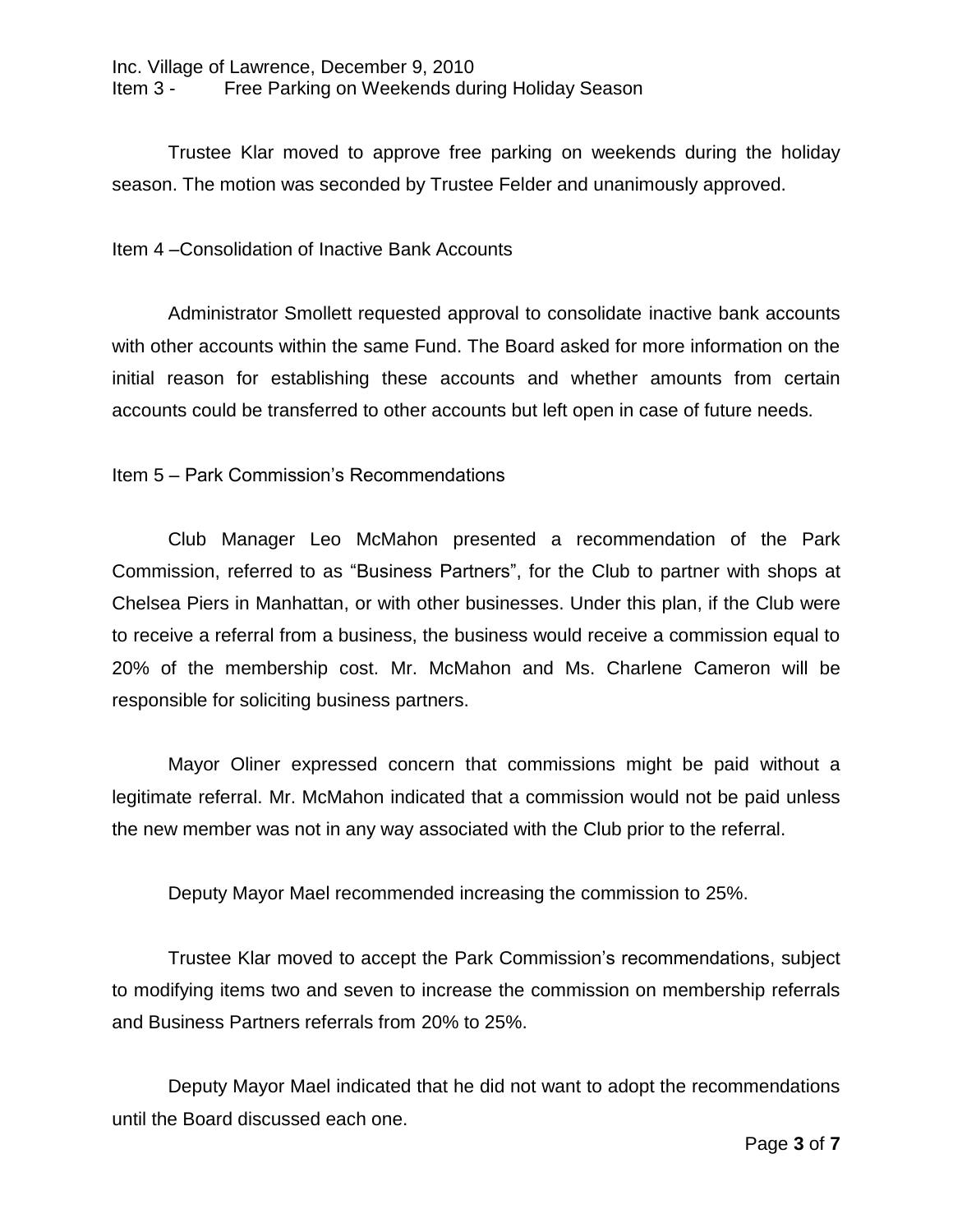Mayor Oliner commented that the Board should not get involved with the details of each recommendation.

Deputy Mayor Mael inquired about the Newsday "People on the Move" recommendation. Mr. McMahon indicated that he intends to invite those Executives highlighted in the Newsday column who live or work within 15 miles of the Club to play golf at the Club as guests.

The Board questioned whether all the recommendations made by the Park Commission require Board approval, particularly those recommendations that do not involve finances.

Trustee Klar commented that only recommendations that involve commissions or discounts should be considered by the Board. Mayor Oliner indicated that the Board does not intend to "micromanage" the Club.

Deputy Mayor Mael recommended that rates different than the regular rates be set for off-season guests and for small golf outings.

Further discussion occurred between Deputy Mayor Mael and Mr. McMahon on the remainder of the recommendations.

Trustee Klar moved to amend his original motion and approve the following recommendations:

- Membership Referral Program-- commission of 25%
- Tennis age 35 and under-- discount of 25% off regular membership
- Business Partners-- commission of 25%

The motion was seconded by Deputy Mayor Mael and unanimously approved.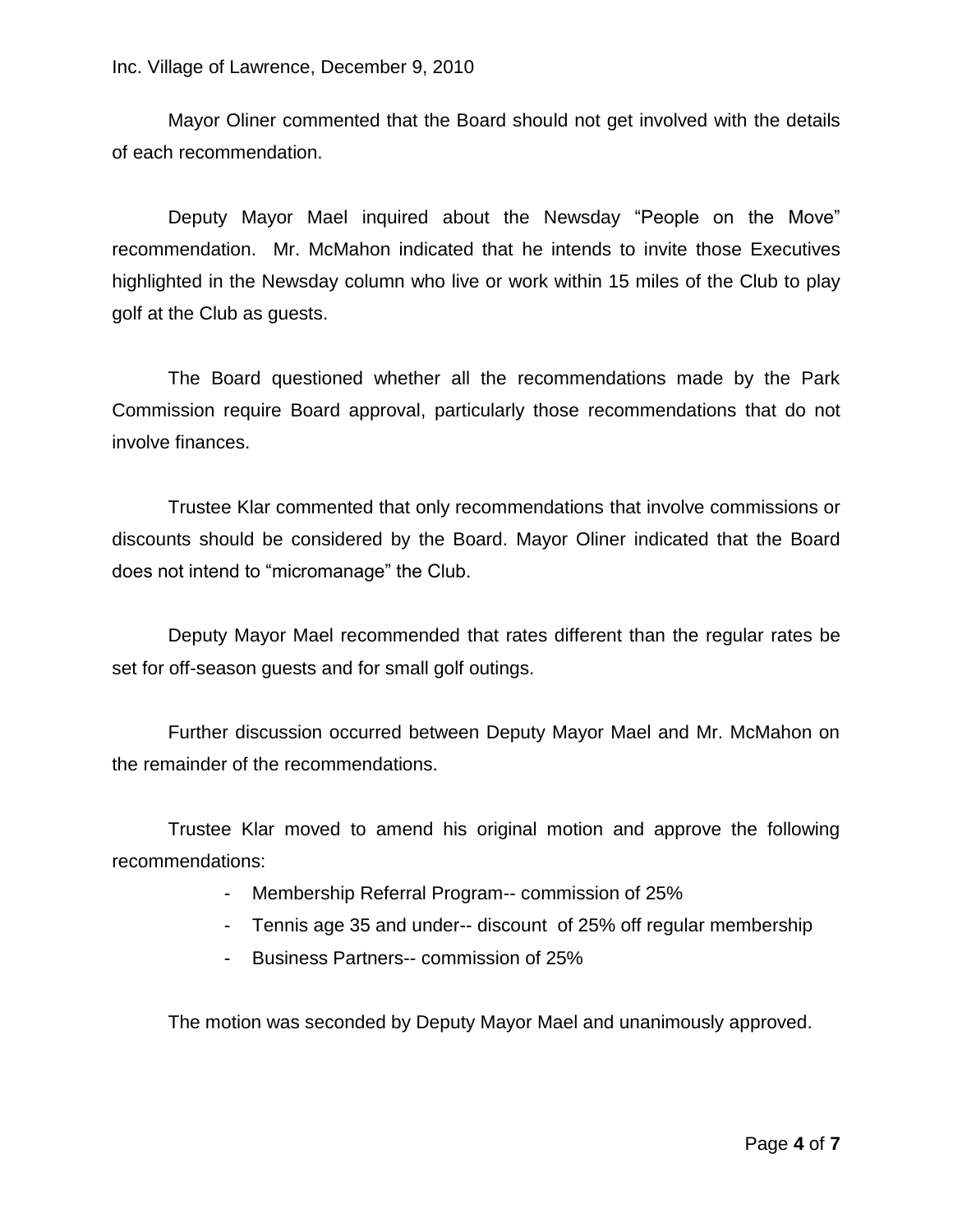#### Item 7 – Internet Policy

Mayor Oliner suggested tabling this item for the next meeting to allow the Board to review the policy.

## Item 8 - Torah Procession on Beechwood Drive

Mayor Oliner moved to approve the Torah procession. The motion was seconded by Trustee Fragin and unanimously approved. Deputy Mayor Mael asked that the time frame be better defined.

Item 9 - adjourned to Executive Session

Item 6 - BBD Recommendations

Deputy Mayor Mael asked whether all referrals to the BBD are at the discretion of the Building Superintendent or if there are specific requirements followed by Mr. Ryder. Village Attorney Levin advised that the Code provided that all referrals are at the discretion of the Building Department.

Trustee Fragin asked where the guidelines followed by BBD are found as they are not part of the Code. Village Attorney Levin advised that the BBD can adopt policies or guidelines however it chooses as long as these guidelines are applied consistently and within the statutory standards. If the Board of Trustees is unhappy with these policies, it has the right to legislate the rules the BBD must follow.

## **OLD BUSINESS**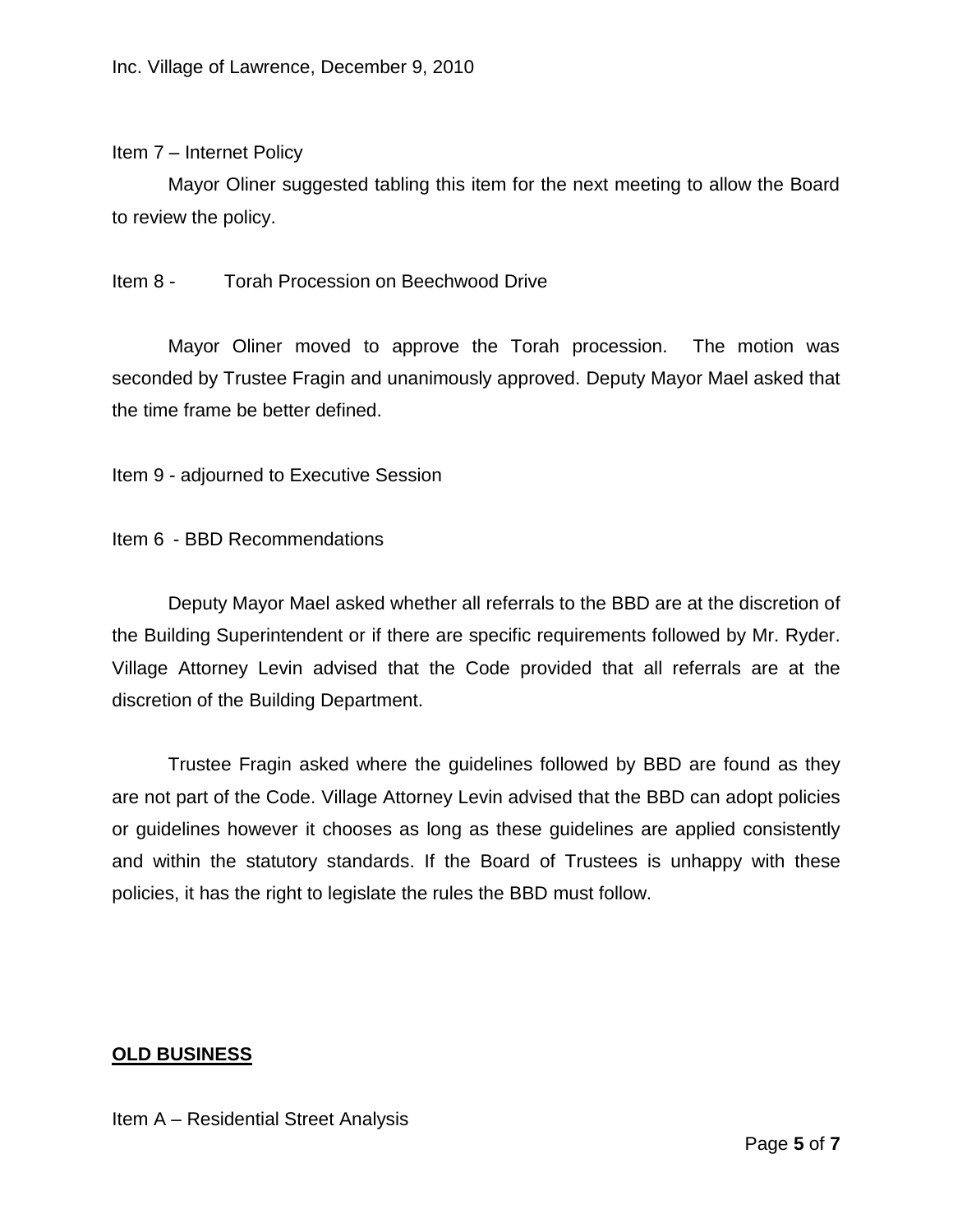Administrator Smollett indicated that he was still collecting information.Item B -Tennis Membership

This schedule was given to the Board for information purposes. No action required.

Item C -Permit Parking in Village Lots

Administrator Smollett indicated that letters were delivered to merchants and that the new permit would be effective January 1<sup>st</sup>.

## **REPORTS**

Trustees and members of the public made several comments related to various matters including:

- security cameras
- traffic studies
- the dispatching through Long Beach instead of Firecom
- William Street Study
- house numbers stenciled on Lawrence Avenue with paint more visible at night
- continued vigilance related to house security

A discussion on thru-lots occurred between the Board and Building Superintendent Ryder.

There being no further public session business before the Board, at 9:35 pm Trustee Fragin moved to go to Executive Session to discuss matters relating to the hiring, firing or disciplinary action with respect to one or more employees and matters pertaining to pending or potential litigation. The motion was seconded by Trustee Klar and unanimously approved.